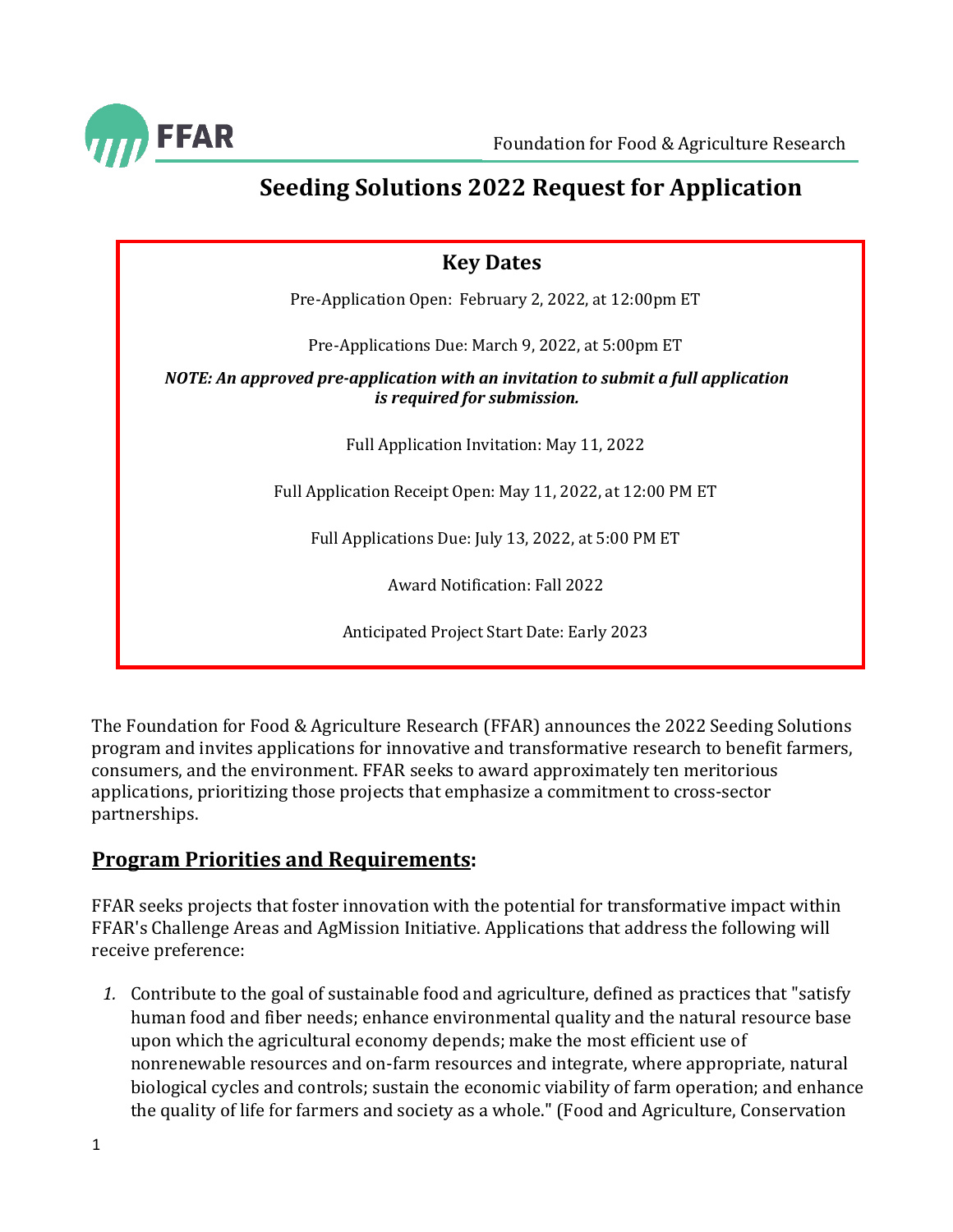and Trade Act of 1990, Public Law 101-624, Title XVI, Subtitle A, Section 1603).

- *2.* Accelerate innovation within FFAR's Challenge Areas and AgMission. For this request for applications (RFA), FFAR defines innovation as follows:
	- *Radical Innovation*: **Development of new technologies**, software, algorithms, methodology, or products with the potential to transform agricultural systems.
	- *Applied Innovation*: **Application and validation of new or emerging technologies, processes, or management strategies** to address significant challenges in food and agriculture systems.
	- *Re-imagined Innovation*: **Adaptation of existing technologies, processes, or management strategies for entirely new agricultural applications.**
- *3.* Address an aspect of the following [Challenge Area](https://foundationfar.org/what-we-do/#we-fund-pioneering-research) or [AgMission](https://foundationfar.org/agmission/) priorities. Additional information is available through the links provided. We encourage applicants to reach out to the Scientific Program Director of the appropriate Challenge Area or Initiative of interest to hone ideas before submitting a pre-application (see Application Assistance below).
	- [Soil Health:](#page-10-0) Advanced understanding of what soil health is, how it is measured, and how to manage and optimize the sustainable delivery of the ecosystem services which soils provide.
	- [Sustainable Water](#page-10-1) Management: Interdisciplinary, model-based research to optimize crop production while minimizing environmental impacts and enhancing terrestrial water supplies through widespread adoption of advanced agricultural practices.
	- [Next Generation](#page-11-0) Crops: Advanced breeding methods and development of biotic and abiotic stress tolerance for crops grown in organic and conventional cropping systems to increase farmer profitability and environmental resilience.
	- [Advanced Animal](#page-11-1) Systems: Improved animal health, welfare and productivity, antibiotic stewardship, and environmental sustainability. We particularly encourage research with outcomes relevant to multiple species and/or One Health approaches that incorporate transdisciplinary research relevant to animals, humans and the environment.
	- [Urban Food Systems:](#page-12-0) Elucidation of connections between urban food systems and the urban environment, in addition to the connections between rural and urban communities to improve food and nutritional security, human health outcomes, economic opportunities, and food system resiliency through transdisciplinary partnerships.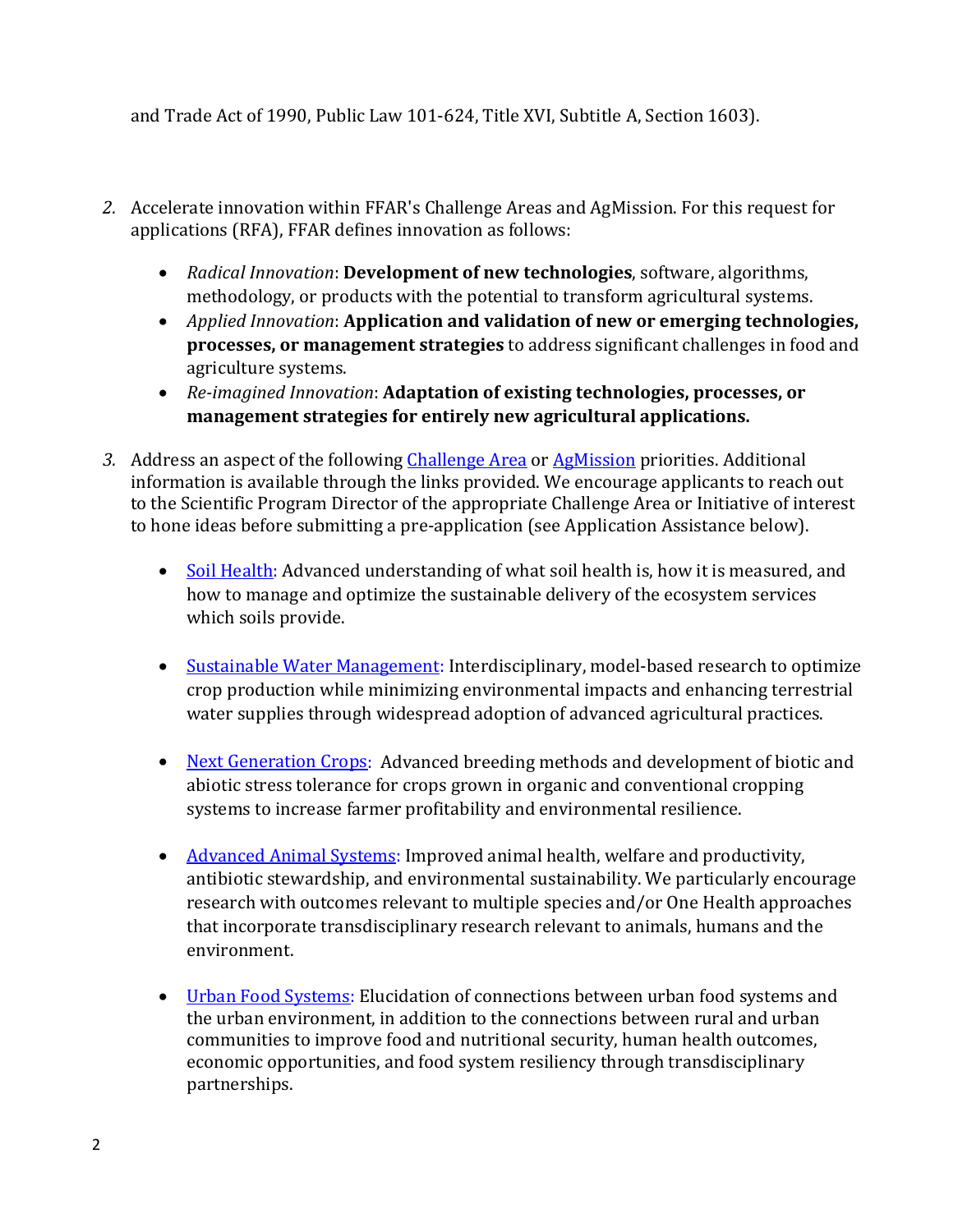- Health- [Agriculture](#page-12-1) Nexus: Systems-level approaches (both technological and nontechnological) aimed at reducing food and nutritional insecurity and improving human health in the United States and worldwide.
- [AgMission:](#page-13-0) Innovative research and integrated data systems to advance knowledge and adoption of Climate-Smart Agriculture practices, focusing on co-design with agricultural stakeholders and understanding enabling conditions for systems-level change.
- *4.* Demonstrate fully integrated partnerships with different sectors (private, non-government organizations (NGO), governments, academia, and other stakeholders) such that research outcomes may be scalable and applicable to food and agriculture systems.

The development of public-private partnerships is central to FFAR's vision and core mission: *Building unique partnerships to support innovative science addressing today's food and agriculture challenges.* External matching funds (i.e., contributions provided by partners outside of an applicant's home institution) will strengthen the application's standing. These partners may include but are not limited to private and public corporations, non-profits, foundations, commodity and trade groups, and state and local governments. Unique partnerships including organizations that may not typically work in agriculture, are strongly encouraged.

*5.* Serve the public good by making data open and accessible to the public, creating unique economic development opportunities, or contributing to food and agriculture workforce development.

FFAR, as a part of its mission, seeks "not only brilliant minds but also fresh perspectives tackling today's challenges in food and agriculture. We embrace diversity and promote inclusiveness in all we do, from the teams we build to the grantees we support." FFAR also understands that the outside-the-box thinking needed to drive innovation occurs when researchers with different skillsets and experience collaborate. With that spirit of diversity and inclusiveness in mind, cross-disciplinary research teams, especially those that include disciplines not traditionally associated with food or agriculture science, to develop innovative solutions to address current agricultural challenges are strongly encouraged to apply to the Seeding Solutions program.

## **Eligibility**

The Foundation for Food & Agriculture Research welcomes applications from all domestic and international higher education institutions, non-profit and for-profit organizations, and U.S. government-affiliated research agencies.

Any individual(s) with the skills, knowledge, and resources necessary to carry out the proposed research as Program Director(s)/Principal Investigator(s) may apply to the Seeding Solutions program through their home institution or organization.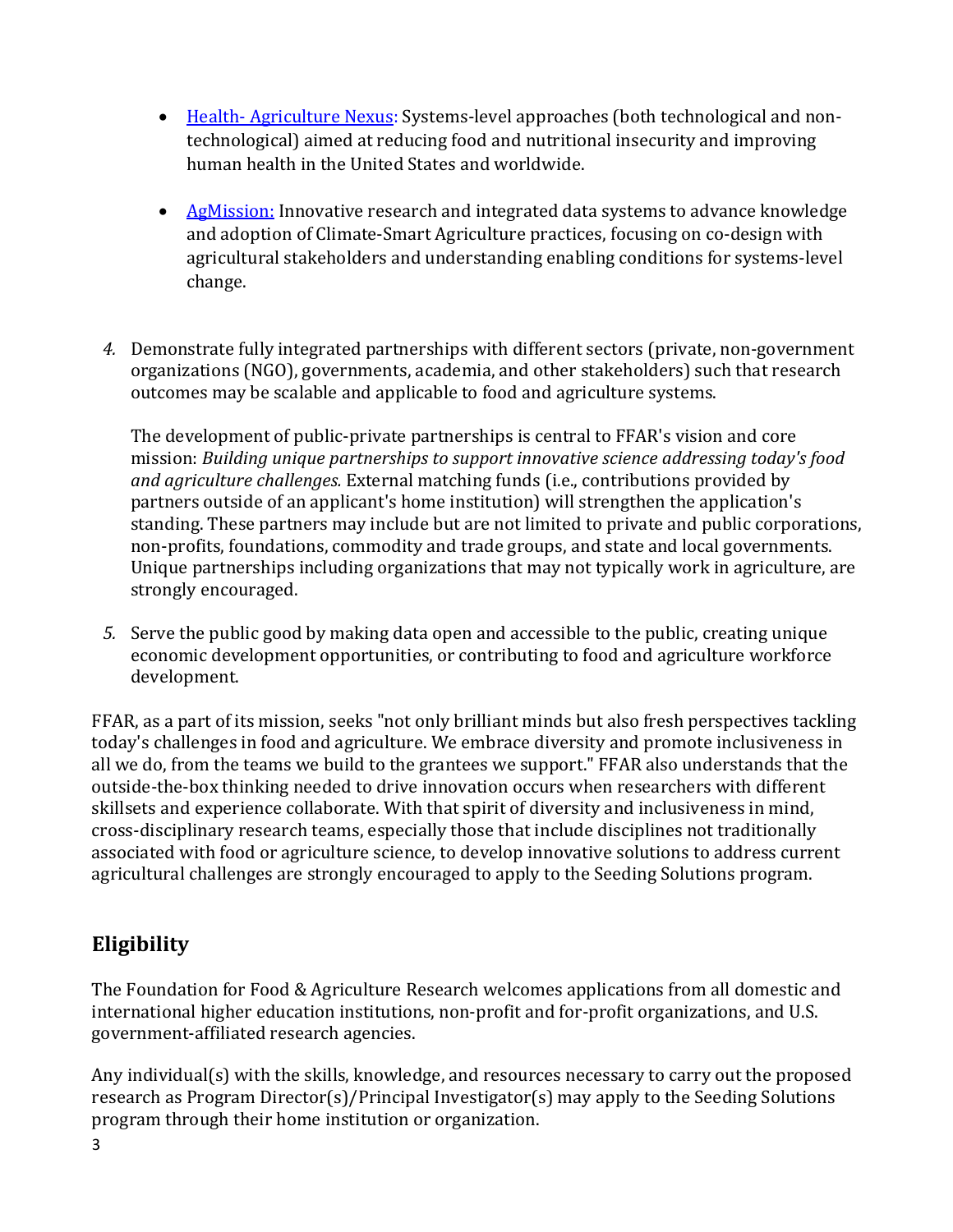## **Funding Availability and Award Information**

At FFAR's discretion, we will award of approximately \$10M in grants through the 2022 Seeding Solution program. Individual awards will range from \$300K to \$1M. All projects must have planned durations ranging between 12 and 60 months. Successful projects will receive annual disbursements.

Key budget considerations are noted below, and additional budgetary guidelines can be found on our *website*. Applicants are encouraged to contact FFAR['s Grant Team](mailto:grants@foundationfar.org) to discuss any concerns related to the matching requirements (se[e Matching Guidelines\)](https://foundationfar.org/grants-funding/resources/matching-funds/).

- **All grants require matching contributions equal to or greater than the FFAR funding request.** Matching funds must come from a non-U.S. Federal entity. Excess match will not influence the potential success of an application.
- Matching funds cannot supplement or supplant preexisting funds for the project. Matching funds must correspond to line items in the full application budget. At least 50% of matching funds must be a cash match per FFAR's definition of cash. The remainder may be an in-kind match per FFAR's definition of in-kind.
- A maximum of 10% of the total award may be used for indirect costs. FFAR's indirect cost allotment is not an indirect cost rate applied to the total modified direct costs; instead, it is an overall allotment from the Total Funds Request, also known as the Total Project Costs. This requirement means 90% of the total funds requested must go directly to the proposed research.
- Reasonable budgets work in favor of the applicant. Budgets that are not commensurate with proposed work or poorly justified likely will negatively affect the overall evaluation of the application.

## **Evaluation Criteria**

All proposals will be screened for relevance, accuracy, completeness, and compliance with FFAR policies. Pre-proposal applications must demonstrate the potential to meet the evaluation criteria. Full proposals then will be evaluated on the following criteria:

#### *Novelty, Innovation, and Originality (30%)*

- o Does the proposed project innovatively address a challenge related to our food supply or sustainable agriculture?
- o Does the proposal align with FFAR's Challenge Area or AgMission priorities?
- o Does the proposal challenge an existing paradigm(s) in food and agriculture science?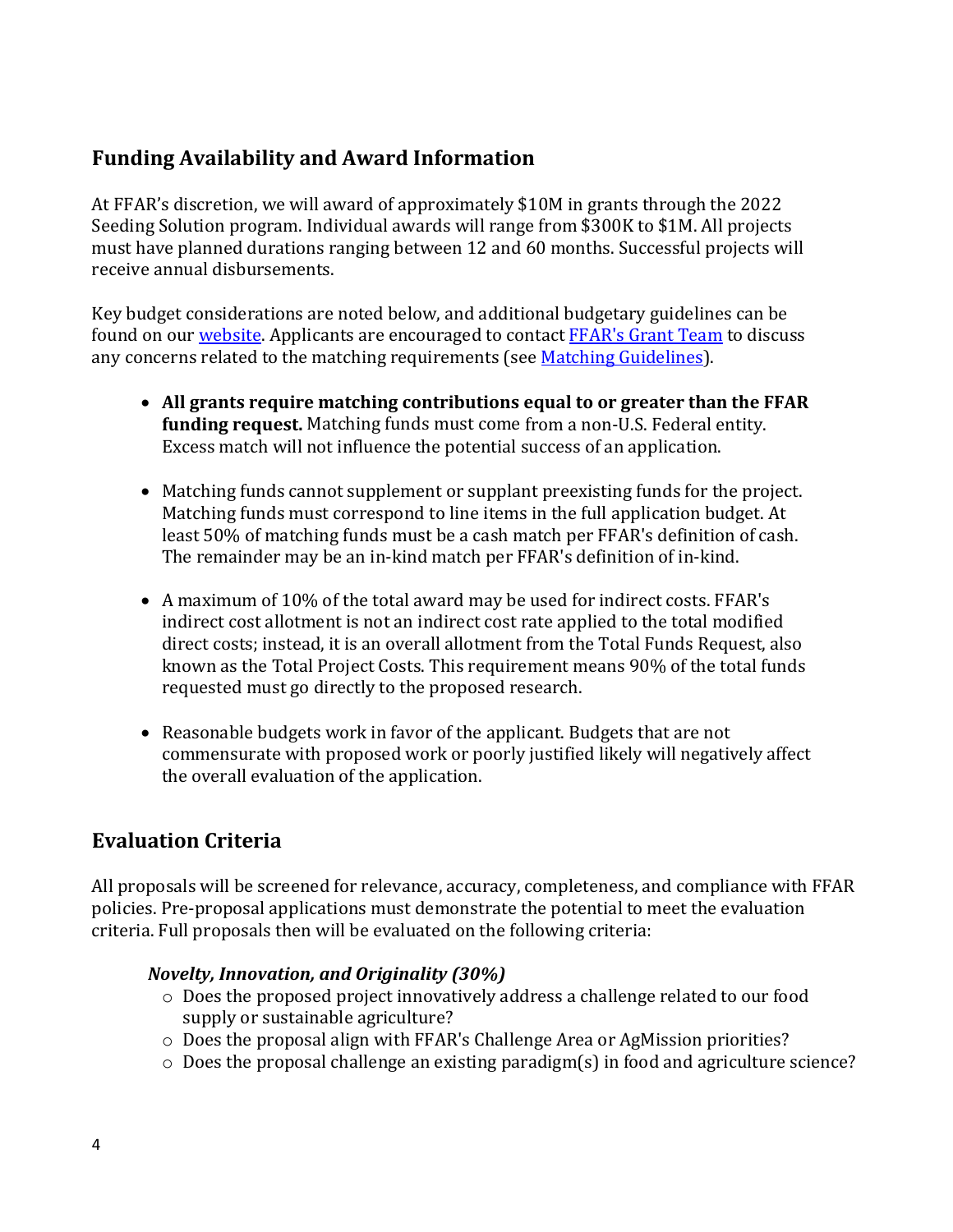#### *Technical Merit and Feasibility (30%)*

- o Does the proposal clearly outline the aims and objectives?
- o Does the proposal include appropriately thorough, tractable, and feasible methods?
- o Has the principal investigator assembled a qualified research team with access to the appropriate field and laboratory facilities?
- o Does the proposal present a tractable timeline and budget?
- o Does the proposal include adequate risk evaluation and a mitigation plan?
- o Does the proposal include an adequate data management plan with a commitment to public access?

### *Impacts and Outcomes (25%)*

- o Does the proposal adequately describe the potential impact and applied relevance of the research?
- o Does the proposal identify how FFAR is uniquely positioned to fund this project?
- o Does the proposal emphasize scalability and present a plan for disseminating the project outcomes?
- o Does the proposed project provide training for the next generation of scientists?

### *Partnerships (15%)*

- o Does the proposal include and description of the partnership?
- o Does the project present a compelling and novel partnership opportunity?
- o Does the proposal include adequate confirmation of partner commitment(s)?

## **How to Apply**

Applications must be submitted by the deadline date through FFAR's online application Grant [Management System.](https://www.grantrequest.com/SID_6242?SA=SNA&FID=35047) Applications submitted outside of this System will not be considered.

If you are a new user, register for an account by clicking "Create Account" button located under the email address field on the left side of the home page. Once you log in, you may begin working on your application. Please be sure to save your work often by clicking on "Save and Finish Later". To access a saved application, please do so through your Grant Management [Account.](https://www.grantrequest.com/SID_6242)

Only applications submitted by the deadline through FFAR's Grant Management System will be accepted and considered eligible for evaluation. To be fair to all our applicants, FFAR will not grant extensions to applicants who missed the deadlines posted in the [Key Dates](#page-0-0) section.

## **Additional Information**

### Review Process

*Pre-Application Review:* Submitted pre-applications undergo an internal review by FFAR's science team to assess if the project is relevant to the Seeding Solutions RFA and that the application demonstrates the potential to meet the evaluation criteria. The most innovative and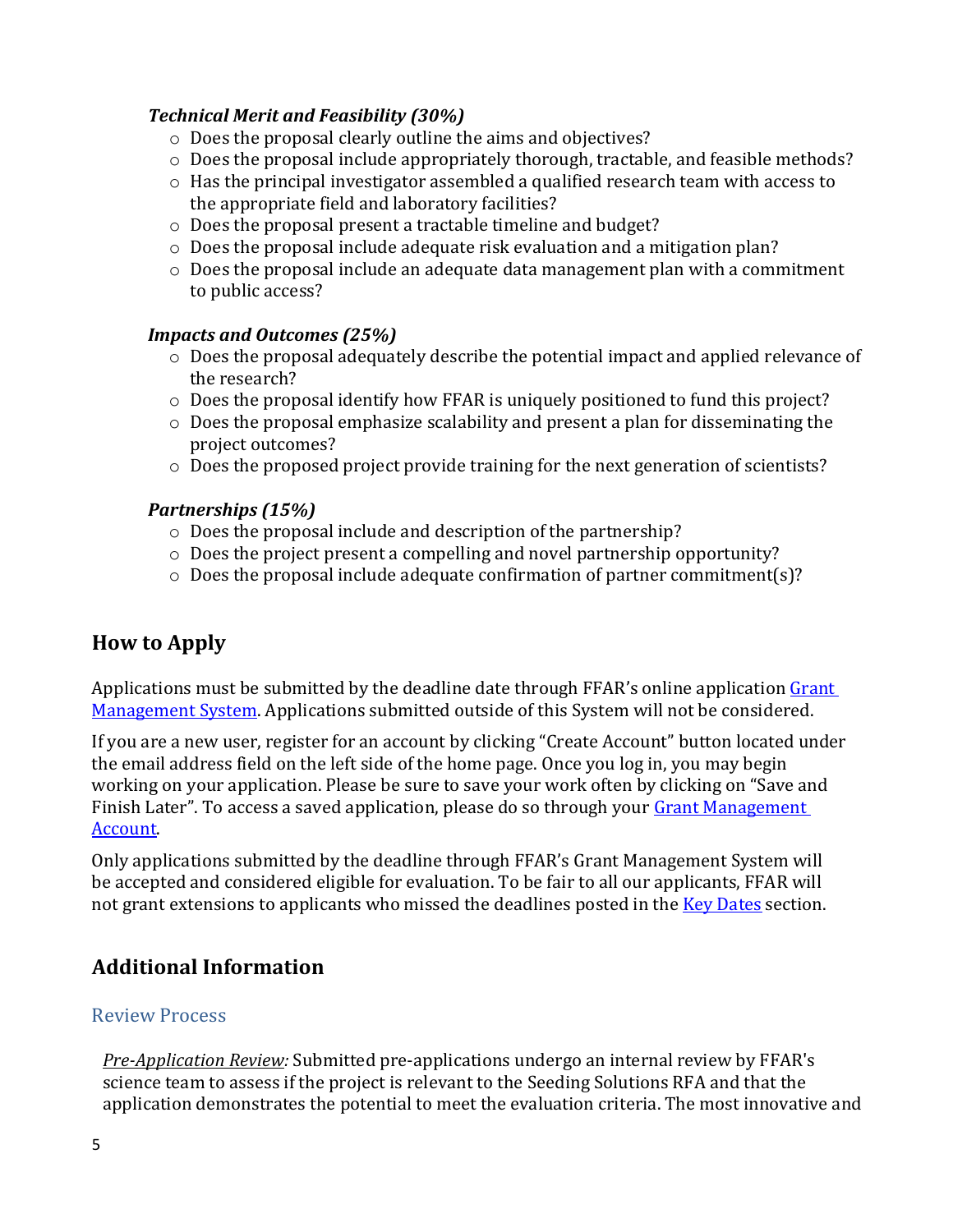cutting-edge projects with significant potential for advancing FFAR's mission are invited to submit a full application. *Applicants must submit a pre-application to be eligible to submit a full application.*

*Full Application Review:* Full proposals undergo a three-stage peer-review process. First, each submission is assigned to an external review panel of at least three subject experts. In the second stage, Advisory Councils for each of FFAR's Challenge Areas and AgMission provide funding recommendations based on the external peer reviews and a comparative evaluation of how well submissions meet the Seeding Solutions program objectives and advance FFAR's mission. Finally, FFAR's Executive Director will review positive funding recommendations with consideration to the Advisory Councils' program priorities, the portfolio balance across FFAR programs, and available funding.

All external reviewers must agree and adhere to the terms outlined in FFAR's Conflict of [Interest Policy](http://foundationfar.org/grants/reviewer-resources/conflict-of-interest/) an[d Non-Disclosure](http://foundationfar.org/grants/reviewer-resources/non-disclosure/) [Agreement.](http://foundationfar.org/grants/reviewer-resources/non-disclosure/) FFAR makes reasonable efforts to ensure that applications are not assigned to reviewers with a real or apparent conflict with the applicant, institution, or project personnel. Reviewers with a conflict of interest are recused from evaluating or participating in the related discussions. Each stage of the review is conducted confidentially, and as such, FFAR is responsible for protecting the confidentiality of the contents of the applications.

### Award Administration

*Selection Notic*e: Following the full application review process, the principal investigator and the authorized organization representative listed on the project will be officially notified by email of the status of the application. If an application is selected for funding, FFAR reserves the right to request additional or clarifying information for any reason deemed necessary. Potential grantees are free to accept or reject the Grant Agreement as offered.

*Intent to Fund Notification:* FFAR notifies applicant of their awards through email. The notice does not constitute an award or obligate funding from FFAR until there is a fully executed Grant Agreement. FFAR encourages applicants to review a sample Grant Agreement before applying to ensure they know the terms under which grants are offered.

### Post-award Management

*Grant Period:* Upon receipt of the Grant Agreement, the grantee should confirm the project's start and end dates. Once signed, the start date cannot be changed. Grantees may use FFAR funds only on project expenditures on or after the Grant Agreement is fully executed or with prior approval of pre-award expenditure. Charging expenditures to the grant before the fully executed date is strictly prohibited. Likewise, grantees may not use FFAR funds after the end date except to pay allowable project costs committed on or before that date.

A grantee may request a no-cost extension of up to 6 months to complete the work's planned scope. The request must be communicated to FFAR and submitted through the Grant Management System at least thirty (30) days before the end date of the grant. The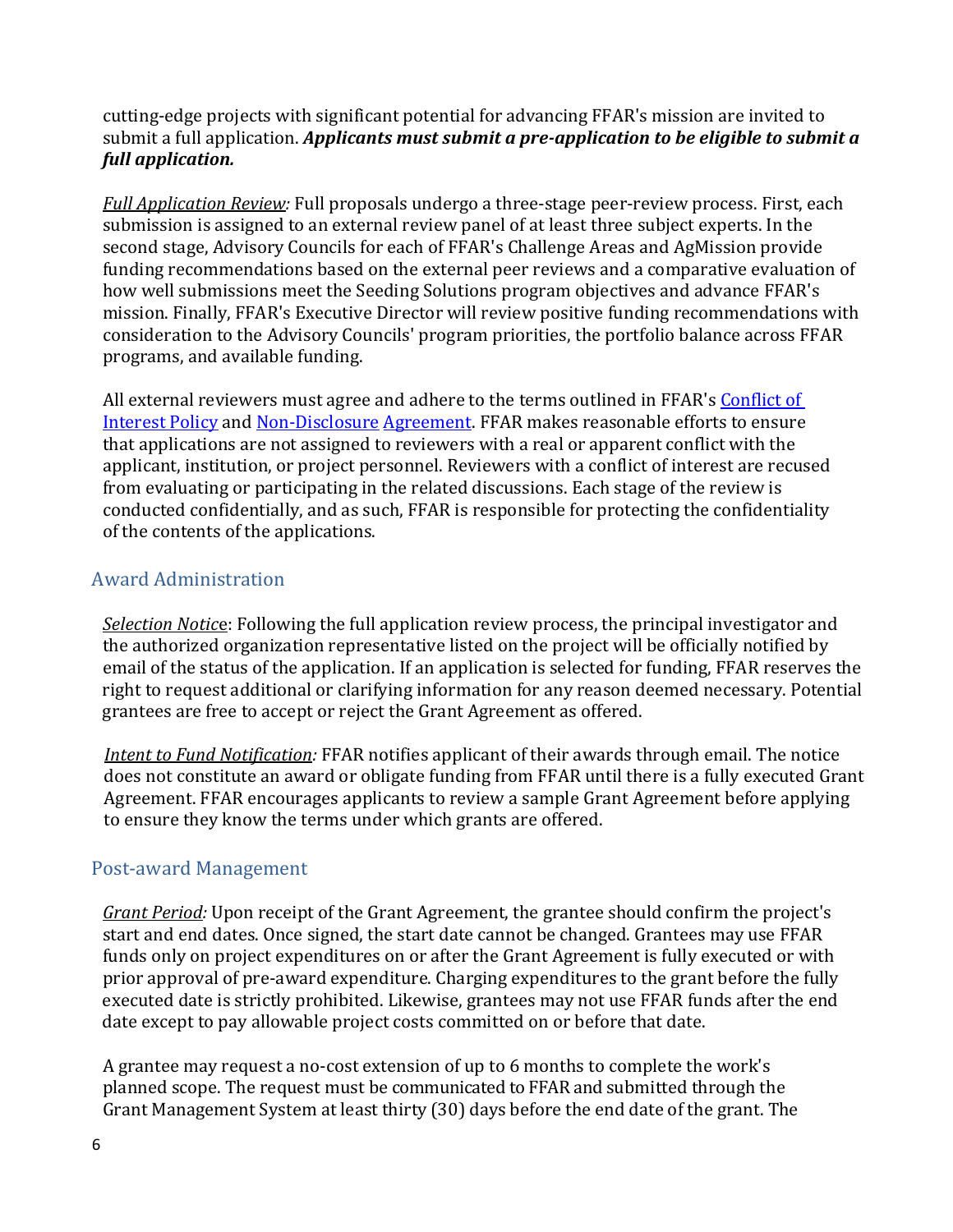request must justify the need for the extension, include a summary of the unobligated, remaining funds, and provide a plan for fulfilling the project's terms. If a no-cost extension request is approved, FFAR will issue an amendment to the Grant Agreement. This extension will not be approved merely for using unexpended funds.

*Annual Reporting Requirements:* After FFAR confers a grant, the grantee must provide annual scientific and financial progress reports. The report should include activities carried out under the grant, highlighting project accomplishments, and an account of all expenditures to date.

*Final Report Requirements:* Within 90 days of completing the project, the grantee shall provide a final project report. This report should address the project objectives outlined in the original grant application, describe any modifications to the project objectives and scope, describe the final project accomplishments, and include a final project accounting of all grant funds.

*Scientific Integrity:* FFAR strives to advance knowledge and the application of science to address challenges related to food supply and sustainable agriculture. FFAR's ability to pursue its mission depends on the integrity of the funded science projects and programs. All FFAR grants must be conducted with the highest standards of scientific integrity.

## **Application Components**

Applications must be submitted by the deadline date through FFAR's online application Grant [Management System.](https://www.grantrequest.com/SID_6242) Applications submitted outside of this System will not be considered. To view the entire application, please download the application templat[e here.](https://foundationfar.org/wp-content/uploads/2022/02/2022-Seeding-Solutions-Application.pdf)

If you are a new user, register for an account by clicking "Create Account" button located under the email address field on the left side of the home page. Once you log in, you may begin working on your application. Please be sure to save your work often by clicking on "Save and Finish Later". To access a saved application, please do so through your Grant Management Account.

## Pre-Application Components

- •Project title (*up to 250 characters*)
- •Key project personnel name(s), affiliation, expertise, project role
- •Project description
	- o What challenge or existing paradigm is the project addressing? (*up to 500 words*)
	- o How will the project address the stated challenge and advance understanding of an understudied research topic or information gap? (*up to 500words*)
	- o What innovative outcomes will the project generate? Describe how the project will solve challenges to food supply or sustainable agriculture. (*up to 500 words*)
	- o Why is FFAR ideally positioned to fund this project? (*up to 500 words*)
- •Project timeline
	- o Proposed project start date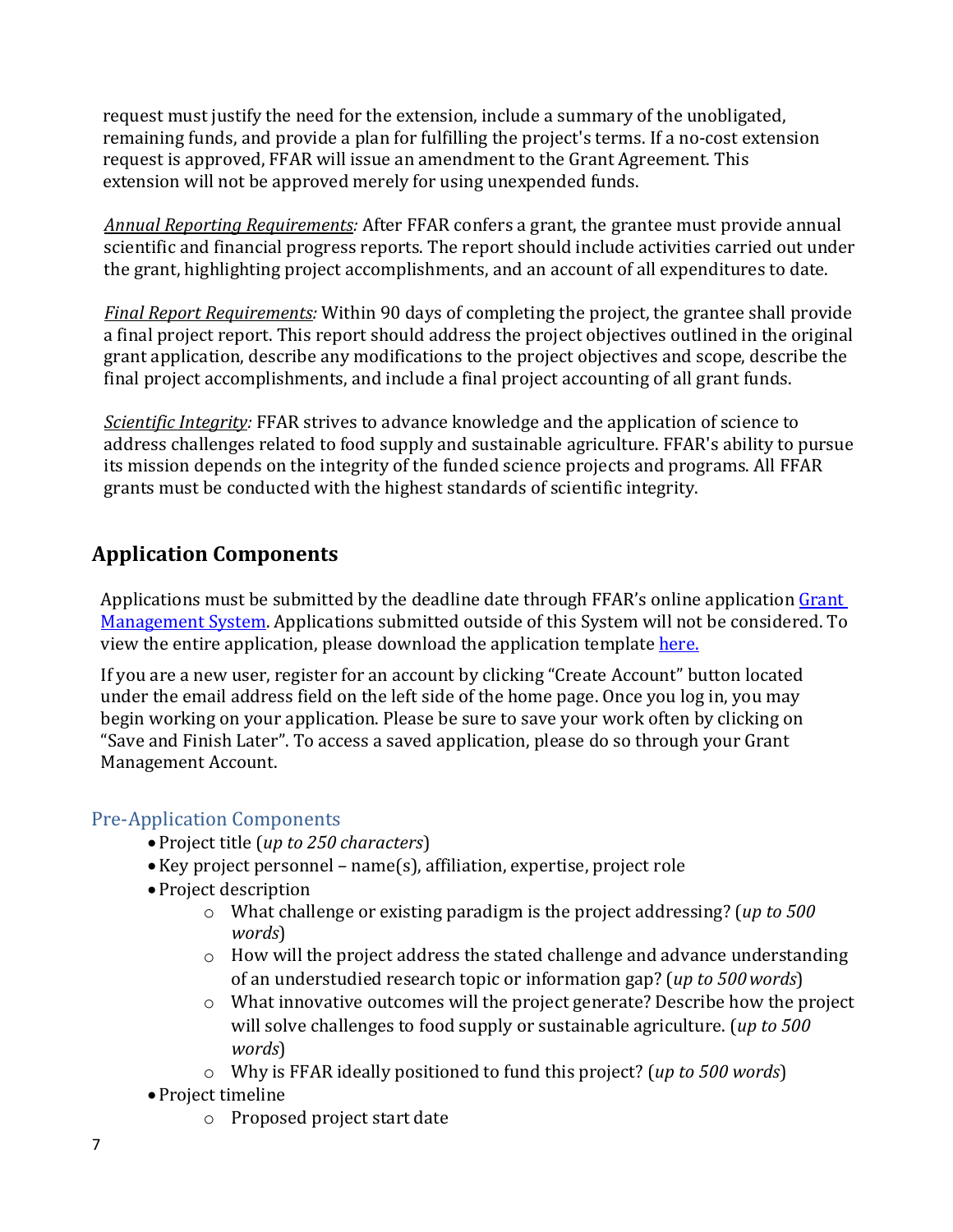- o Proposed project duration (*in calendar months*)
- •Budget
	- o Total FFAR funding request
	- o Total matching funds (*at least 50% of match must be cash per [FFAR matching](https://foundationfar.org/grants-funding/resources/matching-funds/)  [guidelines](https://foundationfar.org/grants-funding/resources/matching-funds/)*)
	- o Total proposed budget (*FFAR funds + matching funds*)
- Funding partners: List any committed or potential funding partners, describe why they are an appropriate source of matching funds, and any prior contact you have had or relationship you have developed with them about this project.

Applications that demonstrate strong partnerships by way of matching from external sources outside the applicant institutions are encouraged. These partners may include but are not limited to the private sector, non-profits, commodity and trade groups, state governments, and others that do not traditionally work in agriculture.

### Full Application Components

*Required components*

- Project title (*up to 250 characters*)
- Key project personnel name(s), affiliation, expertise, project role
- Locations of performance
- Project abstract (*up to 500 words*)
- Why is FFAR ideally positioned to fund this project? *(up to 500 words)*
- Goals and objectives (*up to 500 words*)
- Project description and approach (*up to 5000 words*)
- Stakeholders (*up to 500 words*)
- Anticipated outcomes or outputs (*up to 1000 words*)
- Data management plan (*up to 500 words*)
- Barriers to adoption of the research outcome(s) (*Note: FFAR strongly encourages applicants to address social and economic factors in the project design, evaluation processes, and outcomes, where applicable.*) (*up to 500 words*)
- Organization Assurances
- Proposed budget
	- o Total FFAR funding request
	- o Total matching funds (*at least 50% of match must be cash per [FFAR](https://foundationfar.org/grants-funding/resources/matching-funds/)  [matching guidelines](https://foundationfar.org/grants-funding/resources/matching-funds/)*)
	- o Total proposed budget (*FFAR funds + matching funds*)
	- o Budget narrative: Provide a brief overview of the budget by task or objective, in parallel to the approach outlined in the project's description. Address costs related to personnel, equipment, and facilities, and analytics. (*up to 1000 words*)
	- o Budget justification by year *(up to 1000 words)*
- Current and Pending Support Form: complete for everyone listed as P.I. or Key personnel on the project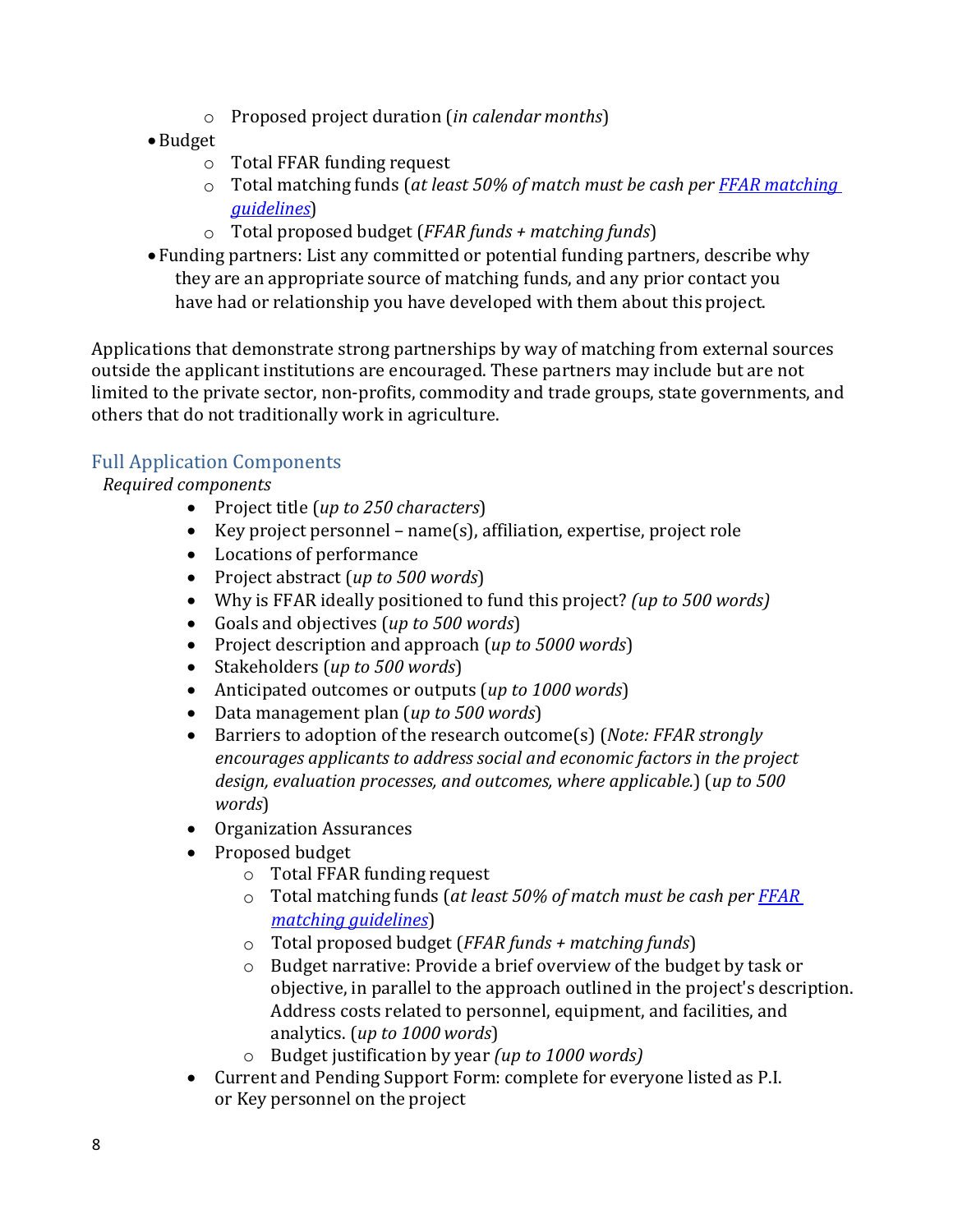- •**Required Attachments:** Failure to provide these attachments will result in the application's disqualification.
	- o Project Description and References Cited: **This should be identical to the Project Description written out in the Full Proposal Application form**, but may include graphics, figures, equations, and tables. Please also include up to five pages of references cited, which will not count toward the word limit. (*up to 5000 words)*
	- o [Budget](http://foundationfar.org/grants/applicant-resources/sample-forms/) Form
	- o [P.I. and Key Personnel Biosketch:](http://foundationfar.org/grants/applicant-resources/biosketch-instructions/) three-page limit per individual listed as P.I. or key personnel in the project
	- o Project timeline (by year)
	- o Matching Fund Verification Letter(s)
- •**Optional attachments:** Applicants can upload any of the following as a single PDF document.
	- o Five (5)-slide summary or description of the project
	- o Letters of Support: Applicants can provide letters support for the proposed project, especially from matching funders.
	- o Graphics, Figures, Equations, and Tables not included in the Project Description: Applicants may upload a PDF document with graphics, figures, tables, or a list of equations to support the research program plan. **Five-page limit.**

## **Application Assistance**

For questions related to the online submission system, please contact FFAR's Grant Management team at [grants@foundationfar.org.](mailto:grants@foundationfar.org)

For questions related to the Seeding Solutions grant program, please contact FFAR's Grant Team at [grants@foundationfar.org.](mailto:grants@foundationfar.org)

For questions related to the Challenge Area, AgMission or Programmatic Questions, please contact the appropriate Scientific Program Director:

| <b>Challenge Area:</b>         | <b>Scientific Program Director (Email Contact):</b>  |
|--------------------------------|------------------------------------------------------|
| Soil Health                    | LaKisha Odom (lodom@foundationfar.org)               |
| Sustainable Water Management   | Kathleen Boomer (kboomer@foundationfar.org)          |
| <b>Next Generation Crops</b>   | Jeff Rosichan ( <i>jrosichan@foundationfar.org</i> ) |
| <b>Advanced Animal Systems</b> | Tim Kurt (tkurt@foundationfar.org)                   |
| Health and Agriculture Nexus   | Lucyna Kurtyka (lkurtyka@foundationfar.org)          |
| <b>Urban Food Systems</b>      | John Reich (jreich@foundationfar.org)                |
| AgMission                      | Allison Thomson (athomson@foundationfar.org)         |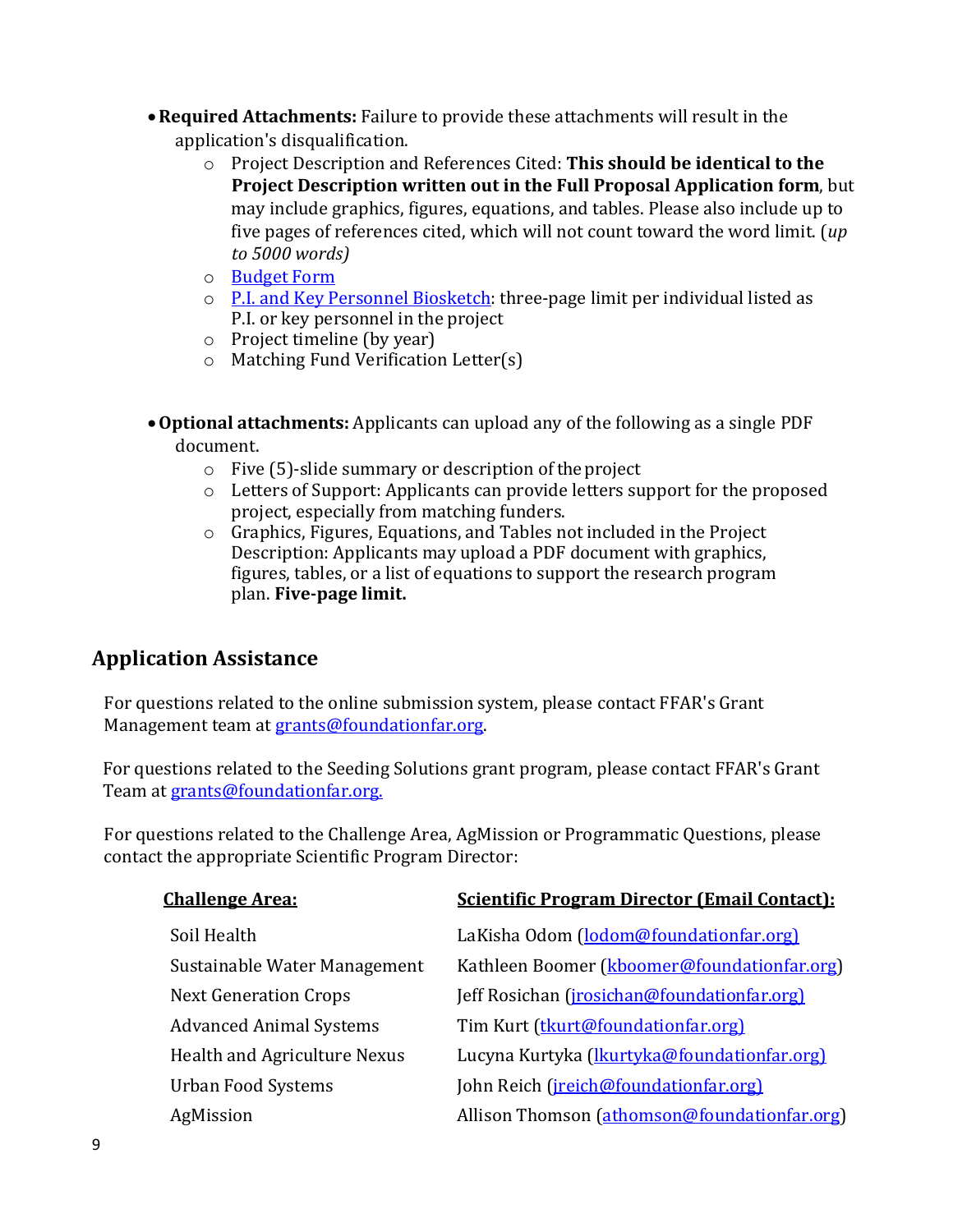We only accept scientific or programmatic and grants inquiries by email. We strive to respond to inquiries within two business days, but our response time depends on the volume of questions received and the complexity of the questions asked. Please note that we do not monitor this mailbox on evenings, weekends, or federal holidays.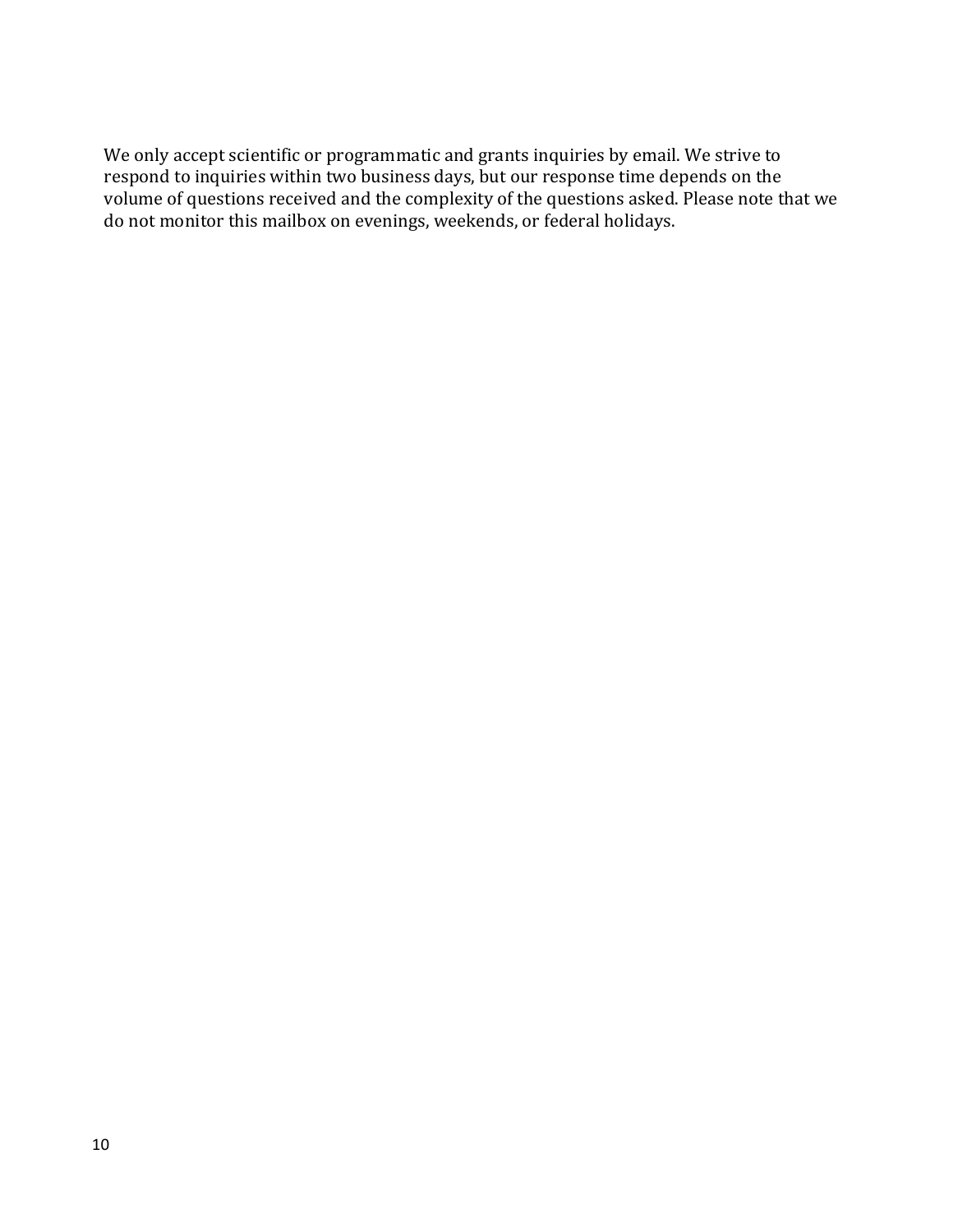## **Challenge Area & AgMission Priorities**

### <span id="page-10-0"></span>Soil Health

The Soil Health Challenge Area aims to increase soil health by building knowledge, fueling innovation, and enabling adoption of innovative practices. FFAR believes that strategic soil health research is essential to increasing farmer and rancher productivity and profitability. We support research that provides a better understanding of what soil health is, how it is measured and how to manage and optimize the sustainable delivery of the ecosystem services that soils provide.

While FFAR will not seek to limit pre-applications to specific target areas within this Challenge area, we encourage applications that propose innovations that address the following research topics:

- Climate resilient soil management practices
- Assessments of the Soil Microbiome
	- o Measurements of microbial processes
	- o Investigations of microbial communities at different scales, including spatial, temporal and molecular
- Soil Enhancing Techniques
	- o Alternative Soil Amendments
	- o Optimization of Nutrient Use Efficiencies
- Linkages between farm productivity and soil health
	- oQuantitative assessments that demonstrate Soil health practice adoption and their connection to or impact on economic, socioeconomic, and physical health
- Novel/innovative strategies to address barriers to adoption of soil health practices

### <span id="page-10-1"></span>Sustainable Water Management

The Sustainable Water Management Challenge Area aims to enhance and protect an adequate supply of healthy natural waters to sustain long-term agricultural production and human/environmental health under shifting climate conditions. FFAR seeks to fund crossdisciplinary research that directly informs decisions related to sustainable water management in agricultural production, fostering broad-scale adoption of advanced management practices.

While FFAR will not limit pre-applications to specific target areas within this Challenge Area, we encourage applications to address the following: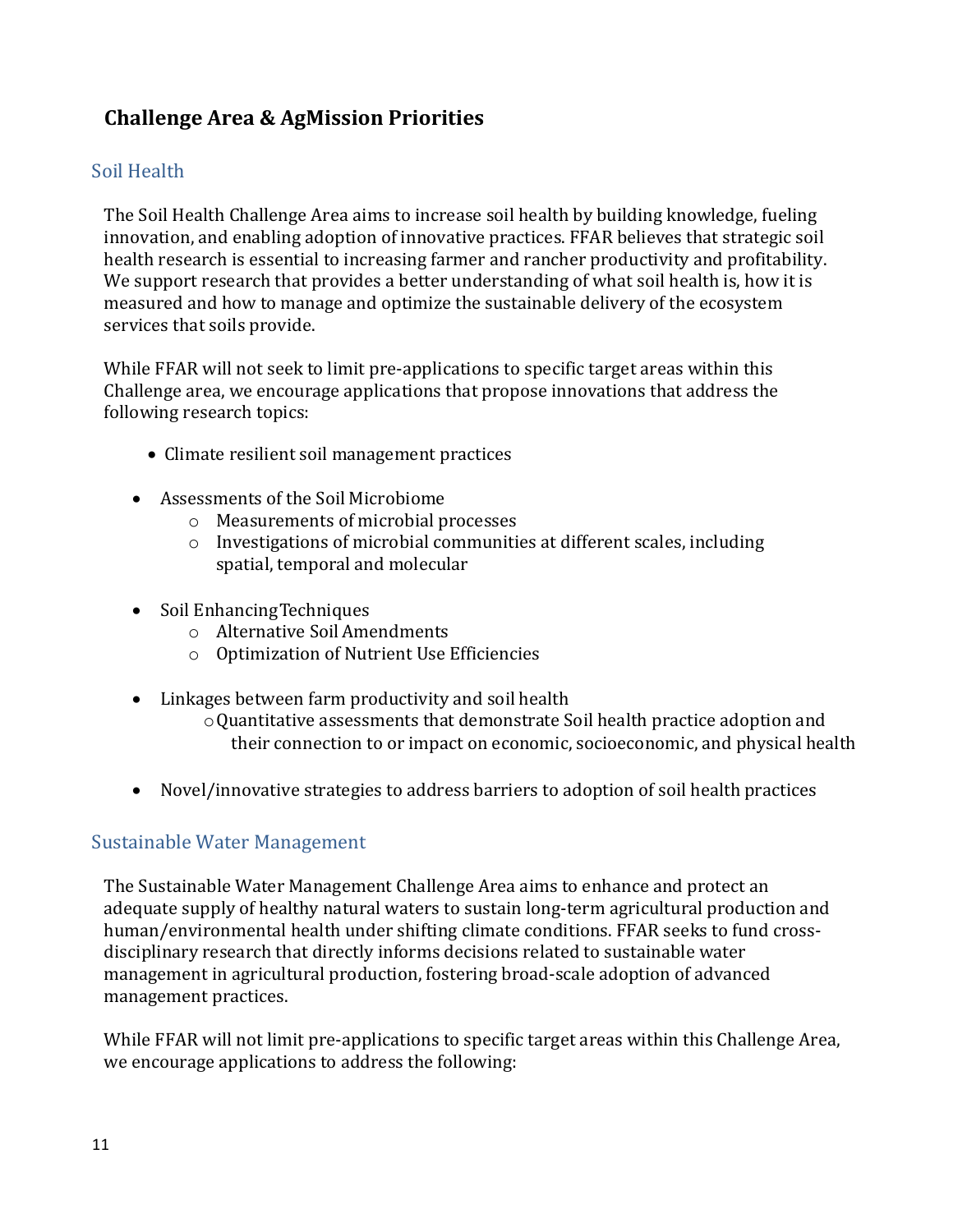- Evaluation of potential or unrecognized threats to ground- and surface-water resources
- Innovation in the designs, techniques, or strategies to advance sustainable water management
- Development of precision decision tools and modeling systems to support sustainable agriculture and water management in the face of climate change
- Investigation of how to use science-based information effectively to address stakeholder concerns and effective outreach strategies to increase adoption of conservation management strategies

### <span id="page-11-0"></span>Next Generation Crops

FFAR supports the advancement of novel, nutritious, profitable and resilient on-farm crops. There is a strong emphasis on increasing crop diversity and use of new technologies to benefit consumers, producers and the environment. FFAR seeks to fund projects with an emphasis on innovative technologies and environmentally-sound production practices, as well as the discovery and development of new end uses for both conventional and non-traditional crops. We also prioritize advanced breeding methods and development of biotic and abiotic stress tolerance for crops grown in organic and conventional cropping systems with the aim of providing increased farmer profitability and environmental resilience. FFAR is seeking groundbreaking research leading to increasing adoption of innovations across the U.S. food system.

While FFAR will not seek to limit pre-applications to specific target areas within this Challenge Area, we encourage research applications that address any of the following areas:

- Crop diversification
- Crop resiliency
- Accelerated breeding methodologies

Preference will be given to applications that include:<br>- Emphasis on how we can increase on farm profi

- Emphasis on how we can increase on farm profitability.
- Creating additional consumer-based value at the farm level.<br>- More multifaceted teams that include economists and soil he
- More multifaceted teams that include economists and soil health. Thinking beyond the primary target and extend that team to include people who are thinking about things from different perspectives.

### <span id="page-11-1"></span>Advanced Animal Systems

The Advanced Animal Systems Challenge Area aims to support innovations and collaborative partnerships that improve animal health, welfare and productivity, antibiotic stewardship and the environment.

FFAR will not seek to limit pre-applications to specific topics within the Advanced Animal Systems Challenge Area. Pre-applications should describe innovative research, coupled with transformative partnerships, with the potential to shift paradigms in livestock production.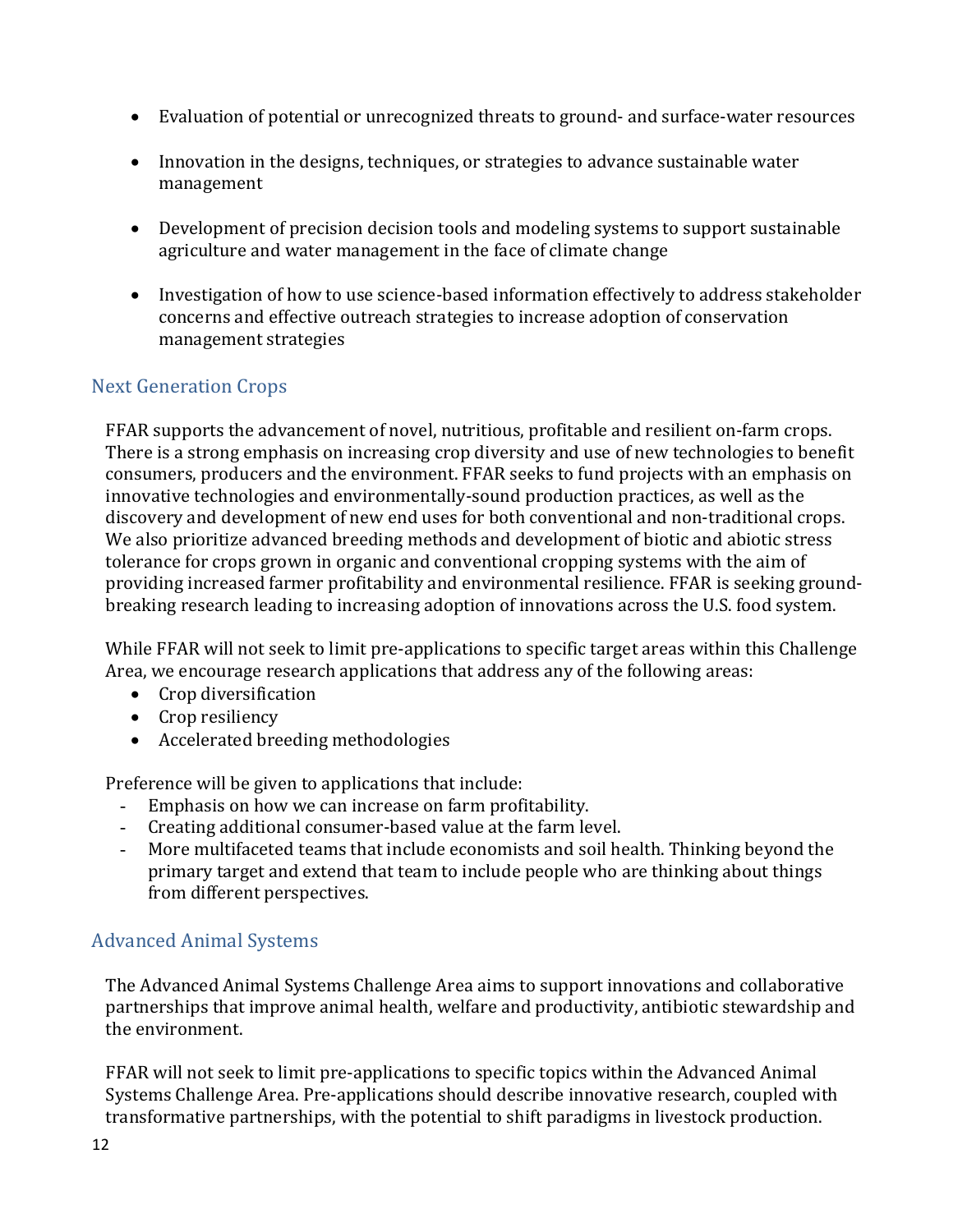Projects that directly involve producers or end-users, with potential for large-scale adoption of results, are highly encouraged.

### <span id="page-12-0"></span>Urban Food Systems

The Urban Food Systems Challenge Area explores areas of innovation with the potential to transform urban food systems to improve food and nutritional security, human health outcomes, economic opportunities, and food system resiliency. FFAR supports innovative, systems-level approaches aimed at creating healthy and equitable food systems. Emphasis is placed on transdisciplinary approaches that take into account the connections between urban food systems and the urban environment, in addition to the connections between rural and urban communities to achieve this goal.

While FFAR will not seek to limit pre-applications to specific target areas within urban food systems, we strongly encourage applications that take advantage of data and infrastructure that spans different sectors to address the following research topics:

- Increase our understanding of the impact a region's collective or potential production systems as part of an overall strategy to promote urban health and well being, ecosystem services, or climate variability risk mitigation
- Technologies and/or interventions that promote food and nutritional security within urban populations, including:
	- o Utilizing existing interventions in novel ways
	- o Transportation and/or the delivery of healthy and nutritious food
	- o Increasing the affordability of healthy and nutritious food
	- o Utilizing data across sectors to develop novel solutions
- Increasing our understanding of a region's foodshed
- Systems and technologies that advance the food and agriculture economy within a region, including:
	- o Products: regional production, high-value products
	- o Circular Economy: food production/system byproducts
	- o Urban environment: design/organization to promote economic viability and efficiencies that enhance farmer profitability

## <span id="page-12-1"></span>Health-Agriculture Nexus

The Health-Agriculture Nexus Challenge Area supports innovative, systems level approaches (both technological and non-technological) aimed at reducing food and nutritional insecurity and improving human health in the United States and around the globe.

COVID-19 has caused major disruptions across the food system, which affected food security in